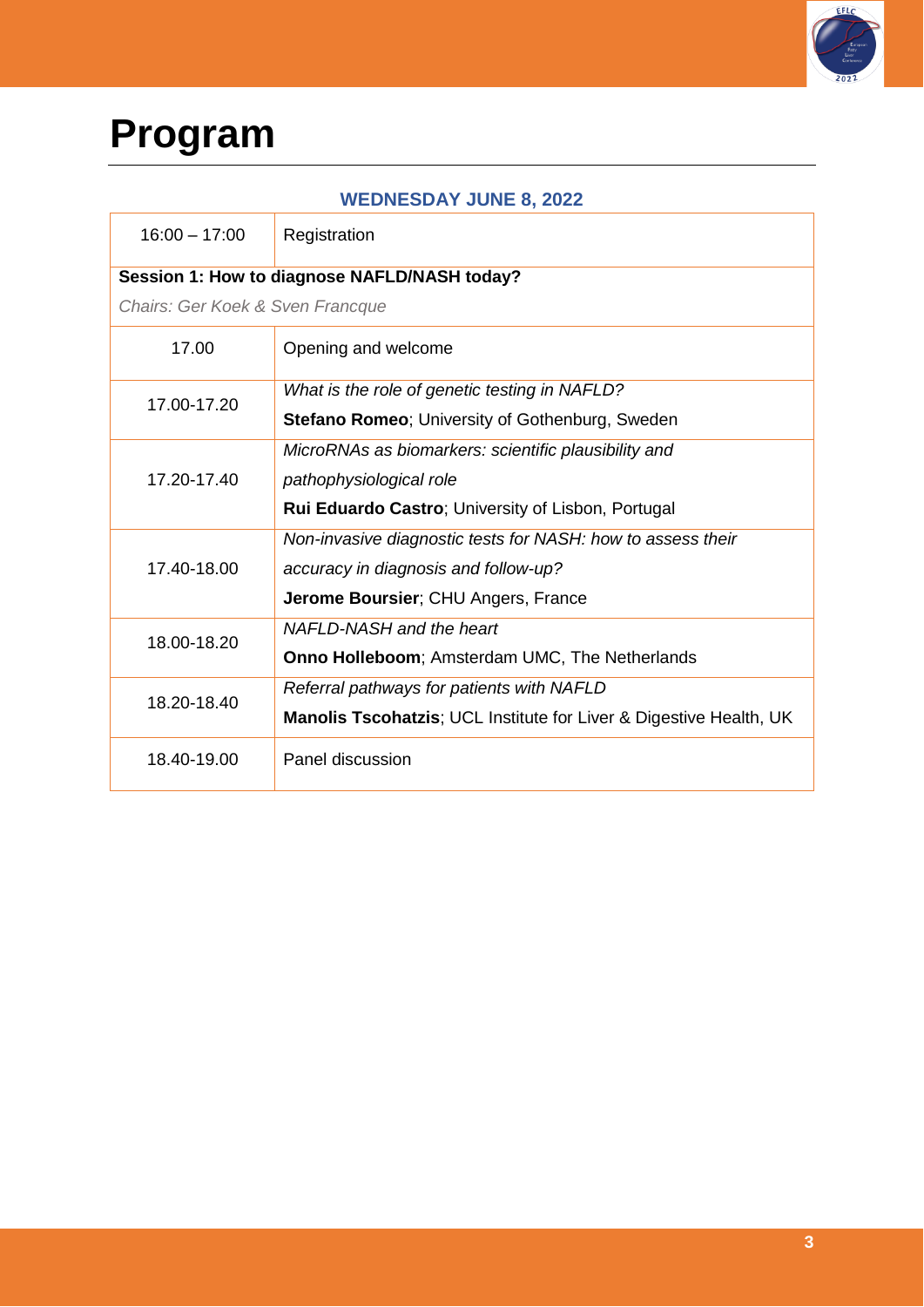

## **THURSDAY JUNE 9, 2022**

| 08.00-08.30                                                                                   | Registration                                                                                                                                                                                           |  |
|-----------------------------------------------------------------------------------------------|--------------------------------------------------------------------------------------------------------------------------------------------------------------------------------------------------------|--|
| 08.30-08.35                                                                                   | Opening by the chairs                                                                                                                                                                                  |  |
| Session 2: Metabolic regulation and insulin resistance in NAFLD                               |                                                                                                                                                                                                        |  |
|                                                                                               | <b>Chairs: Ronit Shiri-Sverdlov &amp; Bart Staels</b>                                                                                                                                                  |  |
| 08.35-09.00                                                                                   | Glucose sensing and lipid metabolism in NAFLD<br><b>Catherine Postic; Institut Cochin, France</b>                                                                                                      |  |
| 09.00-09.15                                                                                   | Abstract 1: Investigating microRNAs to explain the link between<br>cholesterol metabolism and NAFLD in humans: a systematic review<br><b>Maurice Konings; Maastricht University, The Netherlands</b>   |  |
| 09.15-09.30                                                                                   | Abstract 2: A common variant in the ketohexokinase gene is<br>associated with fructosuria and cardiometabolic outcomes<br>Amee Buziau; Maastricht University, The Netherlands                          |  |
| 09.30-10.00                                                                                   | Insulin resistance & NAFLD<br>Amalia Gastaldelli; Institute of Clinical Physiology (IFC) of CNR of<br>Pisa, Italy                                                                                      |  |
| 10.00-10.15                                                                                   | Abstract 3: Regulation of GDF-15 in obesity, type 2 diabetes and<br><b>NAFLD</b><br>Laurent L'homme; UMR1011 INSERM, Institut Pasteur de Lille,<br>Univ. Lille, France                                 |  |
| 10.15-10.30                                                                                   | Abstract 4: The role of the hepatokine fetuin B in glucose<br>homeostasis and adipose tissue function<br>Kenneth Pasmans; Maastricht University, The Netherlands                                       |  |
| 10.30-11.00                                                                                   | <b>Break &amp; visiting exhibitions</b>                                                                                                                                                                |  |
| Session 3: Inflammation and immune mechanisms in NAFLD<br>Chairs: Luisa Vonghia & Leen Heyens |                                                                                                                                                                                                        |  |
| 11.00-11.30                                                                                   | deLIVERing a spatial cell atlas of the healthy and obese liver across<br>species<br>Charlotte Scott; VIB-UGent Center for Inflammation Research,<br>Belgium                                            |  |
| 11.30-11.45                                                                                   | Abstract 5: Human hepatic in vitro models identify ANGPTL4, PDK4<br>and PLIN2 as potential pro-steatogenic mediators induced by<br>elafibranor<br>Joost Boeckmans; Vrije Universiteit Brussel, Belgium |  |
| 11.45-12.00                                                                                   | Abstract 6: FAT10 in the senescense of hepatocytes and NASH<br>development<br>Lucie Bernard; UMR1011 INSERM, Institut Pasteur de Lille, Univ.<br>Lille, France                                         |  |
| 12.00-12.30                                                                                   | NAFLD, immune cells and HCC<br>Mathias Heikenwälder; Deutsches Krebforshungszentrum,<br>Germany                                                                                                        |  |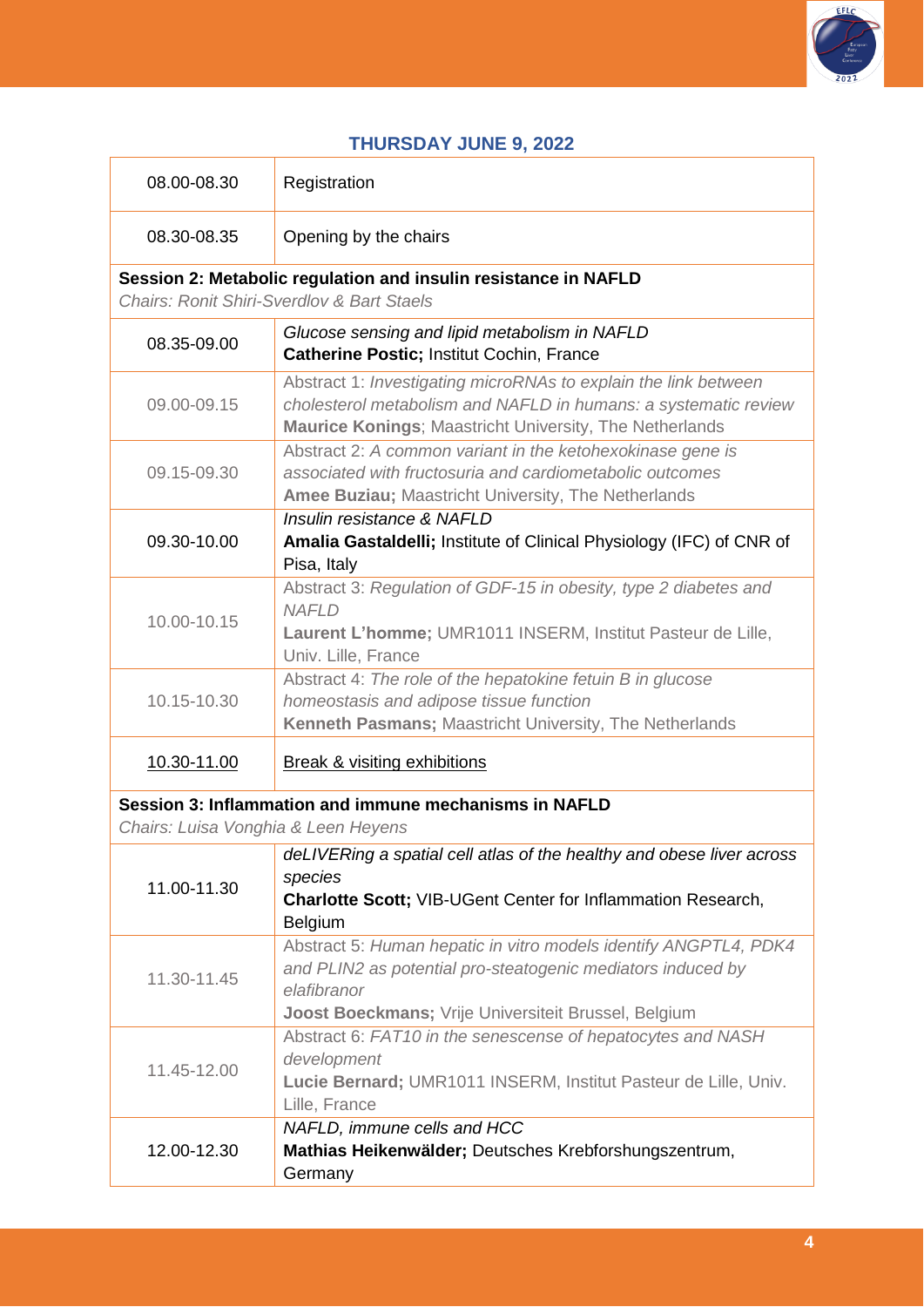

| Abstract 7: Characterization of hepatic parenchymal hypoxia in a<br>mouse model of nonalcoholic steatohepatitis                                                                                                                                      |  |  |
|------------------------------------------------------------------------------------------------------------------------------------------------------------------------------------------------------------------------------------------------------|--|--|
| Cédric Peleman; University of Antwerp, Belgium                                                                                                                                                                                                       |  |  |
| Abstract 8: Investigating cDC involvement in the pathogenesis of<br>non-alcoholic fatty liver disease<br>Kathryn Waller; Vlaams instituut Biotechnologie UGent, Belgium                                                                              |  |  |
| <b>Lunch &amp; visiting exhibitions</b>                                                                                                                                                                                                              |  |  |
| <b>Short abstract presentations</b>                                                                                                                                                                                                                  |  |  |
| Abstract 15: Involvement of the alteration of the biological clock in<br>the development of non-alcoholic fatty liver disease (NAFLD)<br>Aurore Hebras; UMR1011 INSERM, Univ.Lille, France                                                           |  |  |
| Abstract 24: The progression of NASH to hepatocellular carcinoma is<br>influenced by extracellular Cathepsins<br>Hester van Mourik; Maastricht University, The Netherlands                                                                           |  |  |
| Abstract 22: Hypoxia marker pimonidazole displays panlobular<br>positivity in nonalcoholic Steatohepatitis<br>Cédric Peleman; University of Antwerp, Belgium                                                                                         |  |  |
| Abstract 17: Liraglutide reduces hepatosteatosis in NAFLD and drug-<br>induced fatty liver cell culture models through PPARy signaling                                                                                                               |  |  |
| Abstract 23: Metabolic-associated fatty liver disease in Turkish<br>individuals living in and outside of Turkey: a shared burden at                                                                                                                  |  |  |
| Abstract 25: Pneumococcal immunization against oxLDL decreases<br>tumor burden in NASH-derived hepatocellular carcinoma<br>Lara Stoffels; Maastricht University, The Netherlands                                                                     |  |  |
| Session 4: Inter-organ crosstalk in NAFLD/NASH<br>Chairs: Rui Eduardo Castro & Patrick Rensen                                                                                                                                                        |  |  |
| Adipose-liver crosstalk in NAFLD<br>Patrick Rensen; Leiden University, The Netherlands                                                                                                                                                               |  |  |
| Abstract 9: Changes of non-invasive tests for liver steatosis and<br>fibrosis by dual PPARa/g agonism in T2DM and coronary artery<br>disease - Post-hoc analysis of the AleCardio RCT<br>Vivian de Jong; Julius Center, UMC Utrecht, The Netherlands |  |  |
| <b>Gut-Liver Axis and Microbiota</b><br><b>Nathalie Delzenne;</b> Louvain Drug Research Institute (LDRI) -                                                                                                                                           |  |  |
| Martina Smolic; University of Oijek, Croatia<br>Irem-Seray Gürtekin; Maastricht University, The Netherlands                                                                                                                                          |  |  |

## **THURSDAY JUNE 9, 2022**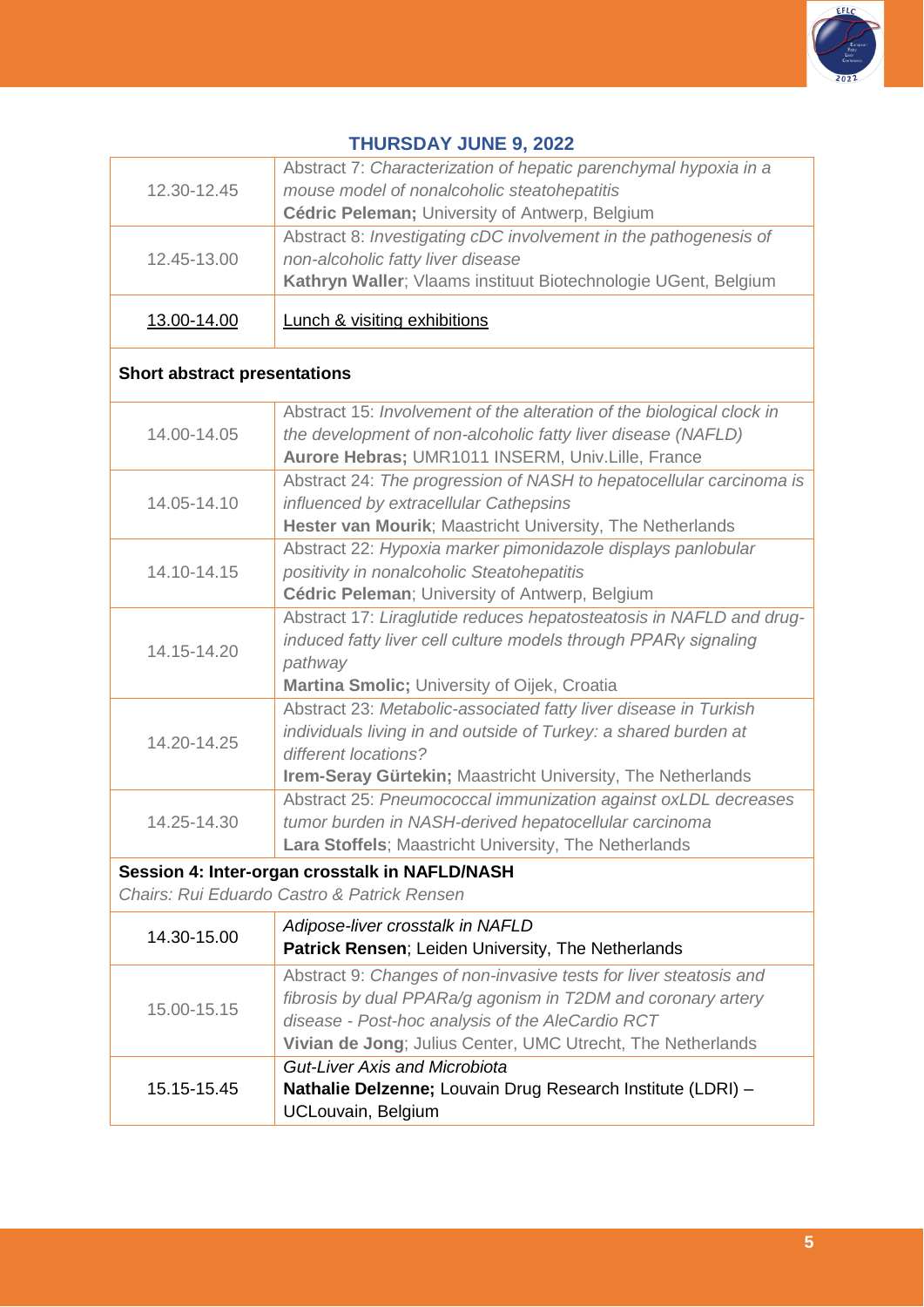

| <b>THURSDAY JUNE 9, 2022</b>                                                         |                                                                                                                                                                                   |  |
|--------------------------------------------------------------------------------------|-----------------------------------------------------------------------------------------------------------------------------------------------------------------------------------|--|
| 15.45-16.00                                                                          | Abstract 10: Effect of bile acids on CD-1d-restricted antigen<br>presentation to NKT cells<br>Valentine Guinot; UMR1011 INSERM, Institut Pasteur de Lille,<br>Univ. Lille, France |  |
| 16.00-16.30                                                                          | Clock perturbations as a common contributor to NAFLD,<br>dyslipidemia and atherosclerosis<br>Helene Duez; UMR1011 INSERM, Institut Pasteur de Lille, France                       |  |
| 16.30-17.00                                                                          | <b>Break &amp; visiting exhibitions</b>                                                                                                                                           |  |
| <b>Session 5: Complications of NAFLD/NASH</b><br>Chairs: Nicolas Lanthier & Ger Koek |                                                                                                                                                                                   |  |
| 17.00-17.30                                                                          | Modeling fibrosis and NAFLD in 3D liver cultures<br>Leo van Grunsven; Vrije Universiteit Brussel, Belgium                                                                         |  |
| 17.30-18.00                                                                          | Transcriptional control of hepatic stellate activation in liver fibrosis by<br>BNC <sub>2</sub><br>Jerome Eeckhoute; CR CNRS, INSERM UMR1011, France                              |  |
| 18.00-18.30                                                                          | Panel discussion                                                                                                                                                                  |  |

| 19.00-23.00 | Networking event with dinner at the hotel restaurant 'de Mangerie' |
|-------------|--------------------------------------------------------------------|
|             | (only for registered participants)                                 |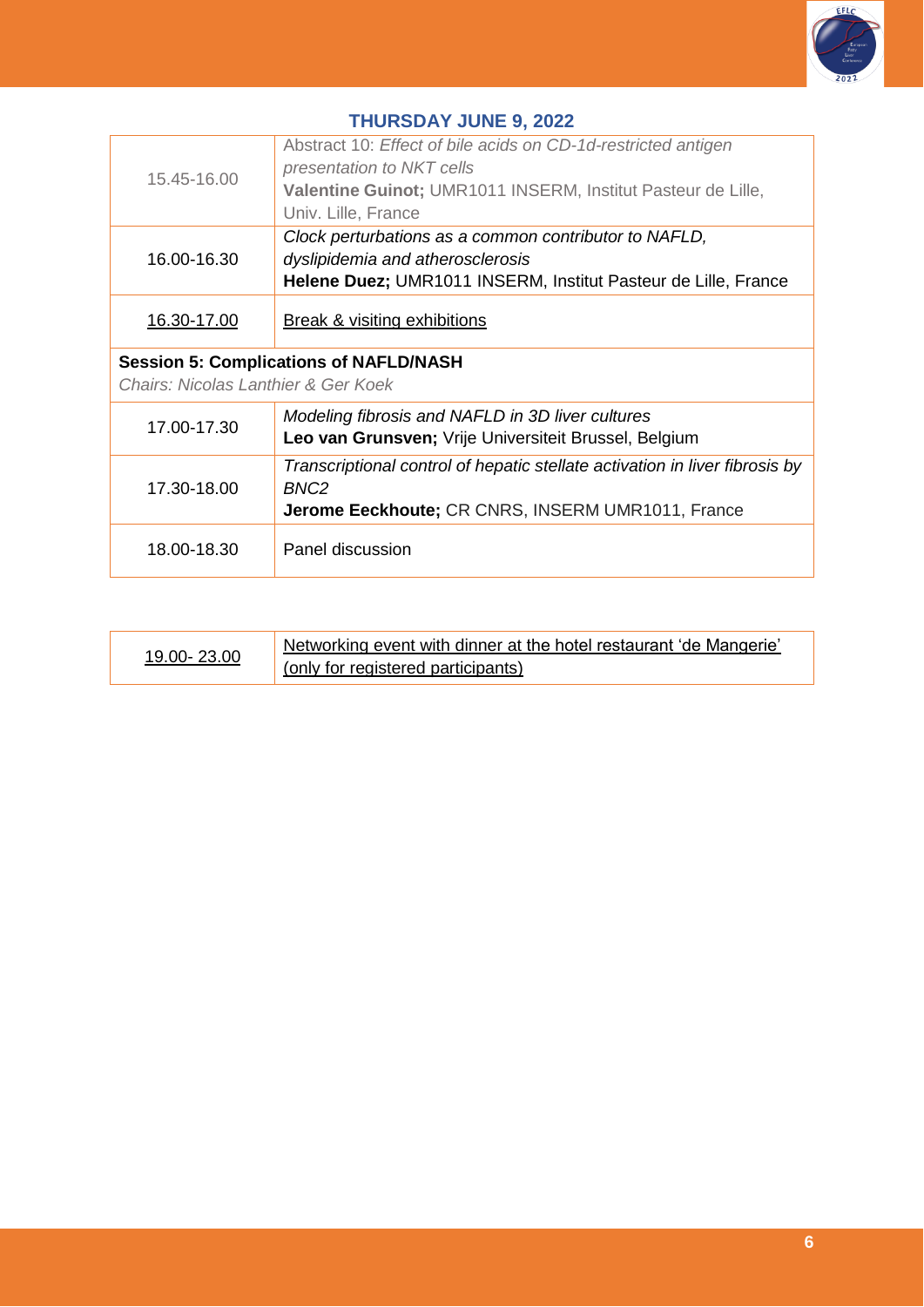

| <b>FRIDAY JUNE 10, 2022 - NASH AWARENESS DAY</b> |
|--------------------------------------------------|
|--------------------------------------------------|

| 08:25-08:30                                                                                   | Opening                                                                                                                                                                                                       |  |
|-----------------------------------------------------------------------------------------------|---------------------------------------------------------------------------------------------------------------------------------------------------------------------------------------------------------------|--|
| Session 6: When and how should NAFLD/NASH be treated?<br>Chairs: Onno Holleboom & Leen Heyens |                                                                                                                                                                                                               |  |
| 08.30-09.00                                                                                   | Update on medical treatment for NAFLD and future perspective<br>Sven Francque; University of Antwerp, Belgium                                                                                                 |  |
| 09.00-09.15                                                                                   | Abstract 11: Resmetirom reduces lipid load, restores THRB<br>expression and prevents cell damage in a human stem cell based in<br>vitro MAFLD model<br>Alexandra Gatzios; Vrije Universiteit Brussel, Belgium |  |
| 09.15-09.45                                                                                   | Lifestyle interventions in NAFLD: What should we aim to achieve in<br>the clinical setting<br>Kate Hallsworth; NIHR Newcastle Biomedical Research Centre, UK                                                  |  |
| 09.45-10.00                                                                                   | Abstract 12: Run for your live(r): Exercise training at different times<br>of day differentially modulates hepatic inflammation in early NAFLD<br>Milena Schönke; LUMC; The Netherlands                       |  |
| 10.00-10.30                                                                                   | <b>Break &amp; visiting exhibitions</b>                                                                                                                                                                       |  |
| 10.30-11.00                                                                                   | How should the extrahepatic co-morbidities be treated?<br>Raluka Pais; Pitié-Salpêtrière Hospital, France                                                                                                     |  |
| 11.00-11.15                                                                                   | Abstract 13: NAFLD and cardiometabolic health: Importance of<br>visceral obesity and cardiorespiratory fitness<br>Dominic Chartrand; Université Laval, Canada                                                 |  |
| 11.15-11.45                                                                                   | Role of bariatric surgery in NAFLD<br>François Pattou; University Hospital Lille, France                                                                                                                      |  |
| <b>Short abstract presentations</b>                                                           |                                                                                                                                                                                                               |  |
| 11.45-11.50                                                                                   | Abstract 19: Relationship between non-alcoholic fatty liver disease<br>and coronary artery disease: A Mendelian randomization study<br><b>Zhewen Ren; Maastricht University, The Netherlands</b>              |  |
| 11.50-11.55                                                                                   | Abstract 18: Evaluation of liver fibrosis using the Fibroscan™ in the<br>bariatric workup: recommendations for clinical practice<br><b>Willy Theel; Franciscus Gasthuis, The Netherlands</b>                  |  |
| 11.55-12.00                                                                                   | Abstract 20: Getting GRIP on NASH: Implementation of an<br><b>International Transmural Screening Program</b><br>Vivian de Jong; Julius Center, UMC Utrecht, The Netherlands                                   |  |
| 12.00-12.05                                                                                   | Abstract 16: Deep phenotyping of high intensity interval training in<br>patients with advanced stages of NAFLD<br>Veera Houttu; Amsterdam UMC, The Netherlands                                                |  |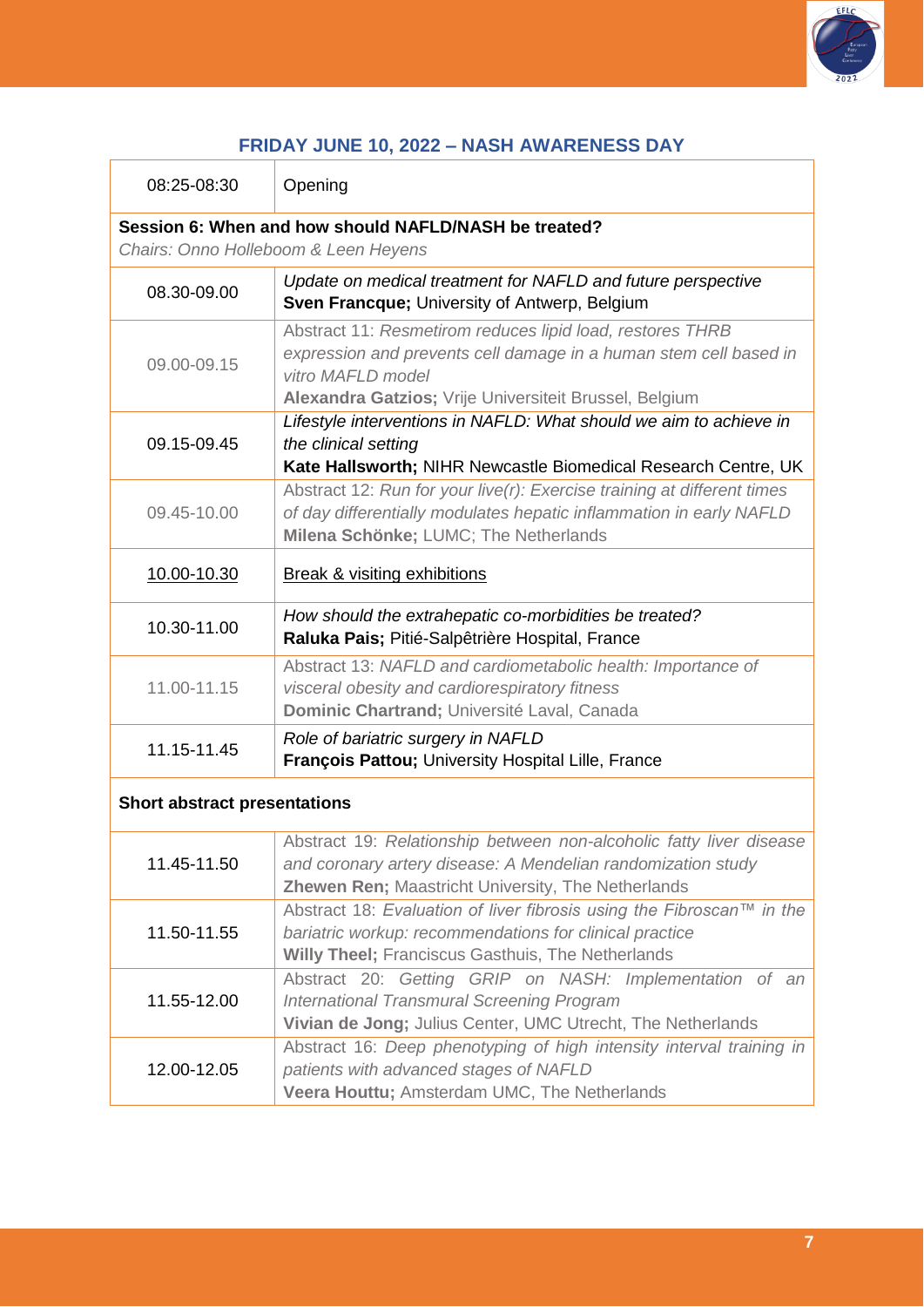

| <b>FRIDAY JUNE 10, 2022 - NASH AWARENESS DAY</b>                    |                                                                                                                                                                                                                                      |  |
|---------------------------------------------------------------------|--------------------------------------------------------------------------------------------------------------------------------------------------------------------------------------------------------------------------------------|--|
| 12.05-12.10                                                         | Abstract 14: The Fibrosis-4 cut-off value for significant fibrosis is<br>dependent on the type of non-alcoholic fatty liver disease patients<br>Leen Heyens; Maastricht University, The Netherlands & Hasselt<br>University, Belgium |  |
| 12.10-12.15                                                         | Abstract 21: Reduced handgrip strength is correlated with a higher FLI<br>in NAFLD patients with type 2 diabetes and obesity<br>Leen Heyens; Maastricht University, The Netherlands & Hasselt<br>University, Belgium                 |  |
| <u>12.15-12.45</u>                                                  | <b>Lunch &amp; visiting exhibitions</b>                                                                                                                                                                                              |  |
| <b>Session 7: NAFLD awareness</b><br>Chairs: Ger Koek & Achim Kautz |                                                                                                                                                                                                                                      |  |
| 12.45-12.55                                                         | Burden of NAFLD in Europe, and health care costs<br>Ger Koek; Maastricht University Medical Center, The Netherlands                                                                                                                  |  |
| 12.55-13.10                                                         | Experience of a NAFLD patient                                                                                                                                                                                                        |  |
| 13.10-13.30                                                         | What is the role of patient advocacy groups in improving NAFLD<br>awareness and how can the patient guideline help?<br>Achim Kautz; Deutsche Leberhilfe e.V., Germany                                                                |  |
| 13.30-13.50                                                         | Why and how to identify NAFLD in primary care: opportunities and<br>challenges<br><b>Christos Lionis; University of Crete, Greece</b><br>Jean Muris; Maastricht University, The Netherlands                                          |  |
| 13.50-14.10                                                         | How can the food industry help to prevent NAFLD and associated<br>diseases?<br>Robert-Jan Koens; Jumbo Supermarkten, The Netherlands                                                                                                 |  |
| 14.10-14.30                                                         | Lessons learned from another field: the experience of the European<br>Coalition of People living with Obesity<br>Vicki Mooney; Eurobesity, Ireland                                                                                   |  |
| 14.30-14.50                                                         | Lifestyle interventions in Healthcare and the role of Health Insurers<br><b>Madelon Johannesma; CZ, The Netherlands</b>                                                                                                              |  |
| 14.50-15.30                                                         | Panel discussion                                                                                                                                                                                                                     |  |
| 15.30-15.50                                                         | Award Ceremony: best oral presentations                                                                                                                                                                                              |  |
| <b>Closing</b>                                                      |                                                                                                                                                                                                                                      |  |